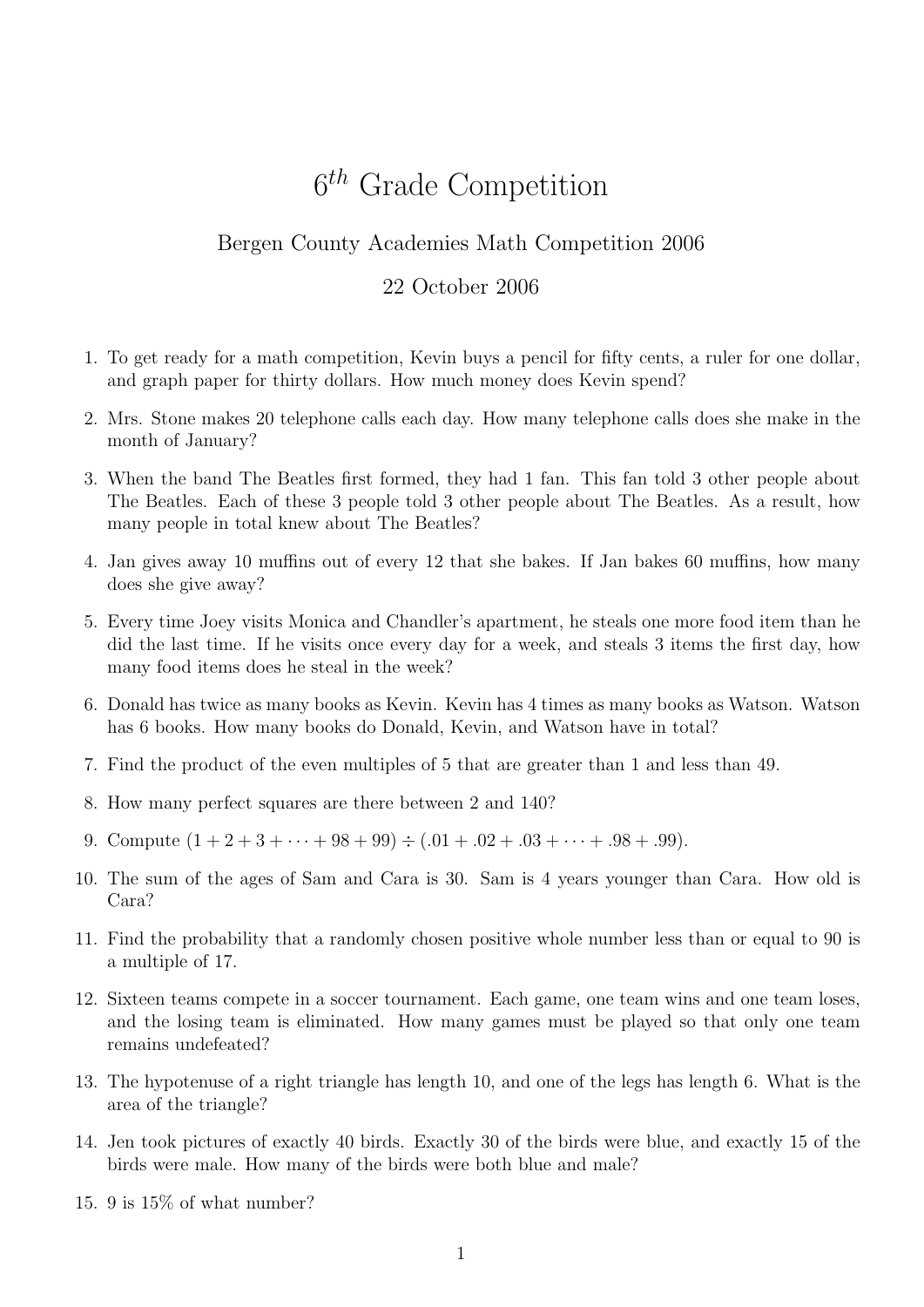- 16. Connie took a test with 25 questions. For every question she got right, she earned 4 points, and for every question she got wrong, she lost 1 point. She answered every question, and got a score of 80. How many questions did she get right?
- 17. Ian and Rob are having a barbecue. Ian goes to Shoprite and buys 62 ounces of meat. Rob goes to Pathmark and buys 82 ounces of meat. In total, how many pounds of meat did Ian and Rob buy? (There are 16 ounces in one pound.)
- 18. In 4 ponds, there are 33 ducks. For any arrangement of ducks in these ponds, you can find at least one pond with at least n ducks. What is the largest possible value of  $n$ ?
- 19. Vincent likes to mix different types of soda. He buys one liter of cola for \$2.00, one liter of lemon-lime soda for \$1.50, and 2 liters of orange soda for a total of \$3.50. If he mixes these all together, what is the price per liter of the mixture?
- 20. How many 2-digit whole numbers contain the digit 2 exactly once?
- 21. Christine can sing 120 notes every minute, while Rachel can sing 180 notes every minute. If Christine and Rachel begin singing at the same time, how long, in seconds, will it take for their combined note total to equal 1080 notes?
- 22. Farmer John wants to buy fencing for the perimeter of his rectangular field. The length of the field is 17 meters and the area of the field is 119 square meters. Given that fencing costs 10 cents per meter, how much money will Farmer John have to spend?
- 23. Sally has 7 coins, which together make 72 cents. Each coin is a penny, nickel, dime or quarter. How many dimes does Sally have?
- 24. What is the number halfway between  $\frac{1}{13}$  and  $\frac{1}{9}$ ?
- 25. What is the positive difference between the sum of the first fifteen positive even numbers and the sum of the first fifteen positive odd numbers?
- 26. One issue of Math Magazine, which is published once per month, costs \$5. A yearlong subscription costs \$50, while a set of 10 yearlong subscriptions costs \$404. How much do I save per issue if I buy one set of 10 yearlong subscriptions and two additional yearlong subscriptions, rather than buying one magazine per month individually for the same time period?
- 27. My initials are the first letter of my first name followed by the first letter of my last name. How many possible sets of initials could I have? (There are 26 letters.)
- 28. Let  $N = 20 \cdot 30 \cdot 50 \cdot 70 \cdot 90 \cdot 110 \cdot 130$ . What is the smallest prime number that is not a factor of N?
- 29. The average (arithmetic mean) of five numbers in a list is 35. The average of the first two numbers is 26. What is the average of the last three numbers?
- 30. If the length, width, and height of a box (rectangular prism) are all doubled, by how many times is the volume of the box increased?
- 31. Eddy scored 4 free throws out of the 13 free throws he has taken. How many consecutive shots must he now score in order to achieve a shooting percentage (free throws scored out of total free throws taken) of 50%?
- 32. How many lines of symmetry does a regular dodecagon (a polygon with 12 sides) have?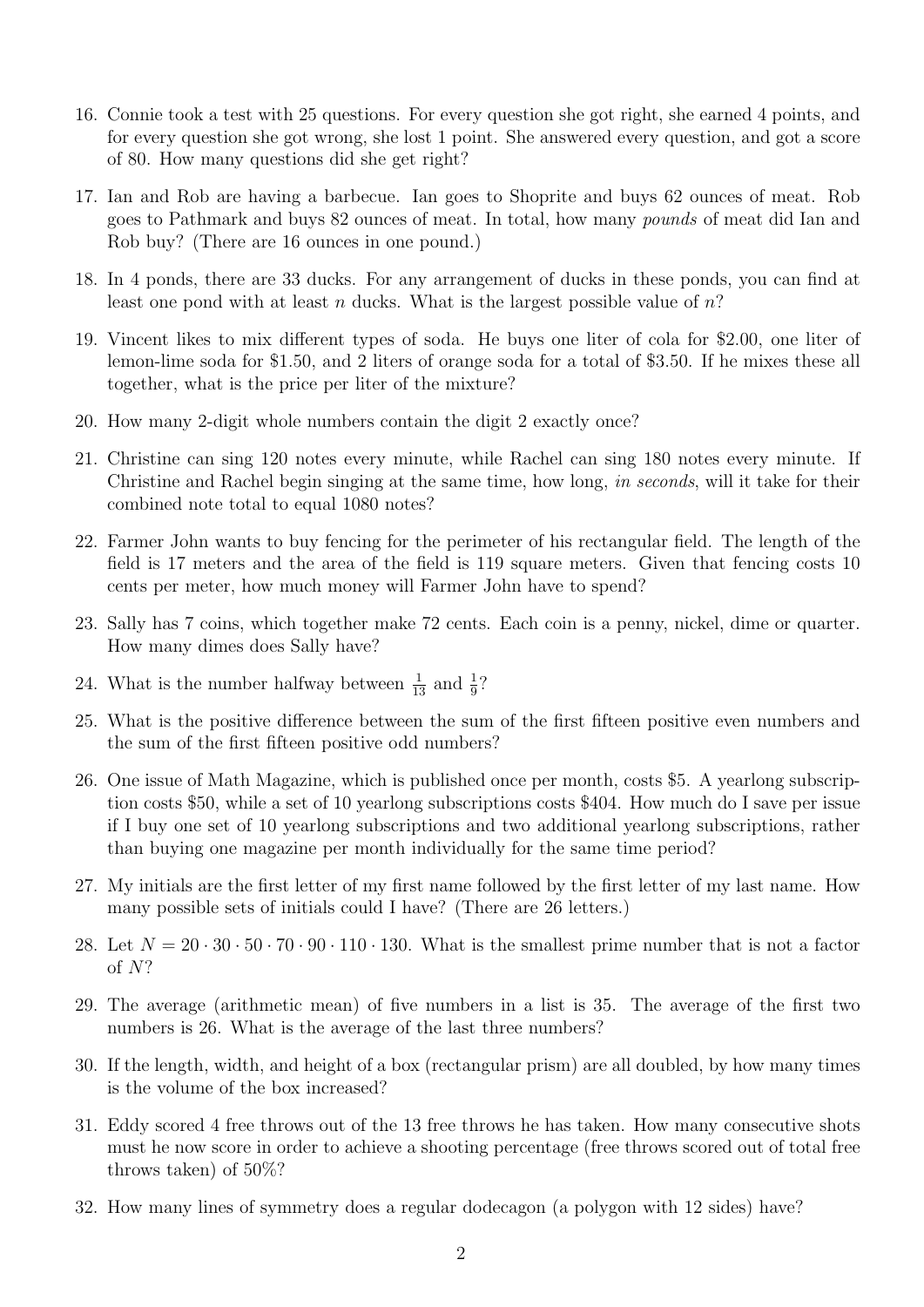- 33. If a box of donuts is marked down 20% from its original price of \$5, then marked back up 20% from the sale price, how much does this box of donuts cost now?
- 34. On planet Penev, the symbol  $\{-\}$  is defined as follows:  $\{\frac{x}{y}\}$  $\overline{y}$  $\left\} = (-1)^{x+y}$ . Compute  $\left\{ \frac{2}{4} \right\}$ 4  $\big\}$ .
- 35. Three ducks Duck 1, Duck 2, and Duck 3 are sitting in a row. Duck 1 quacks once every six minutes. Duck 2 quacks once every nine minutes. Duck 3 quacks once every fifteen minutes. Given that all three ducks quack at 1:00 PM, when is the next time they will all simultaneously quack? ("Simultaneously" means at the same time.)
- 36. The angle measures of *acute* triangle ABC are all positive whole numbers. If  $m\angle A = 50°$ , what is the smallest possible measure, in degrees, of  $\angle B$ ?
- 37. Three children at a time can play jacks. For 30 minutes, 5 children take turns playing jacks so that each child plays for the same amount of time. How many total minutes does each child play jacks?
- 38. A palindrome is a number that reads the same left-to-right as right-to-left. For example, 1234321 is a palindrome. How many palindromes between 1000 and 9999 are divisible by 5?
- 39. Dan runs at a speed of  $1.1\pi$  miles per hour. How long, in hours, does it take Dan to run 2.75 times around a circle with radius 1 mile?
- 40. To complete his meal, James must select 3 different side dishes and one drink. There are 6 available different side dishes and 4 available drinks. The order in which James selects the side dishes and drinks does not matter. How many different meals can James select?
- 41. Compute  $(\sqrt{2^3})^{\frac{4}{3}}$ .
- 42. Dr. Mayers raises chickens and rabbits in his classroom. He counts 450 total animals, and 1050 total legs on the animals. Each chicken has 2 legs, while each rabbit has 4 legs. How many rabbits does Dr. Mayers have?
- 43. Aaron and John have a 300-square-foot lawn. It takes Aaron 30 minutes to mow the lawn alone, and it takes John 20 minutes to mow the lawn alone. If Aaron and John work together to mow the lawn at the same time, how long, in minutes, will it take them to mow it?
- 44. Four different numbers A, B, C and D are chosen from the set

$$
\{-4, -\frac{3}{2}, -1, 0, \frac{5}{8}, 1, 4, 7\}.
$$

What is the smallest possible value of the sum  $\frac{A}{B} + \frac{C}{D}$  $\frac{C}{D}$ ?

- 45. Richard plays darts on a circular dartboard that is made up of two concentric circles (two circles with the same center but different sizes). Getting a bulls-eye means hitting anywhere in the inner circle, which has radius 2 inches. The outer circle has radius 3 inches. Richard always hits the dartboard, but does not always get a bulls-eye. If Richard has an equal chance of hitting each point on the dartboard, what is the probability that Richard gets a bulls-eye in his next shot?
- 46. In the game of Gaussball, there are two ways to score points: a regular goal, worth 3 points; and a Gauss goal, worth 4 points. What is the greatest whole number that cannot be earned as a score in a game of Gaussball?